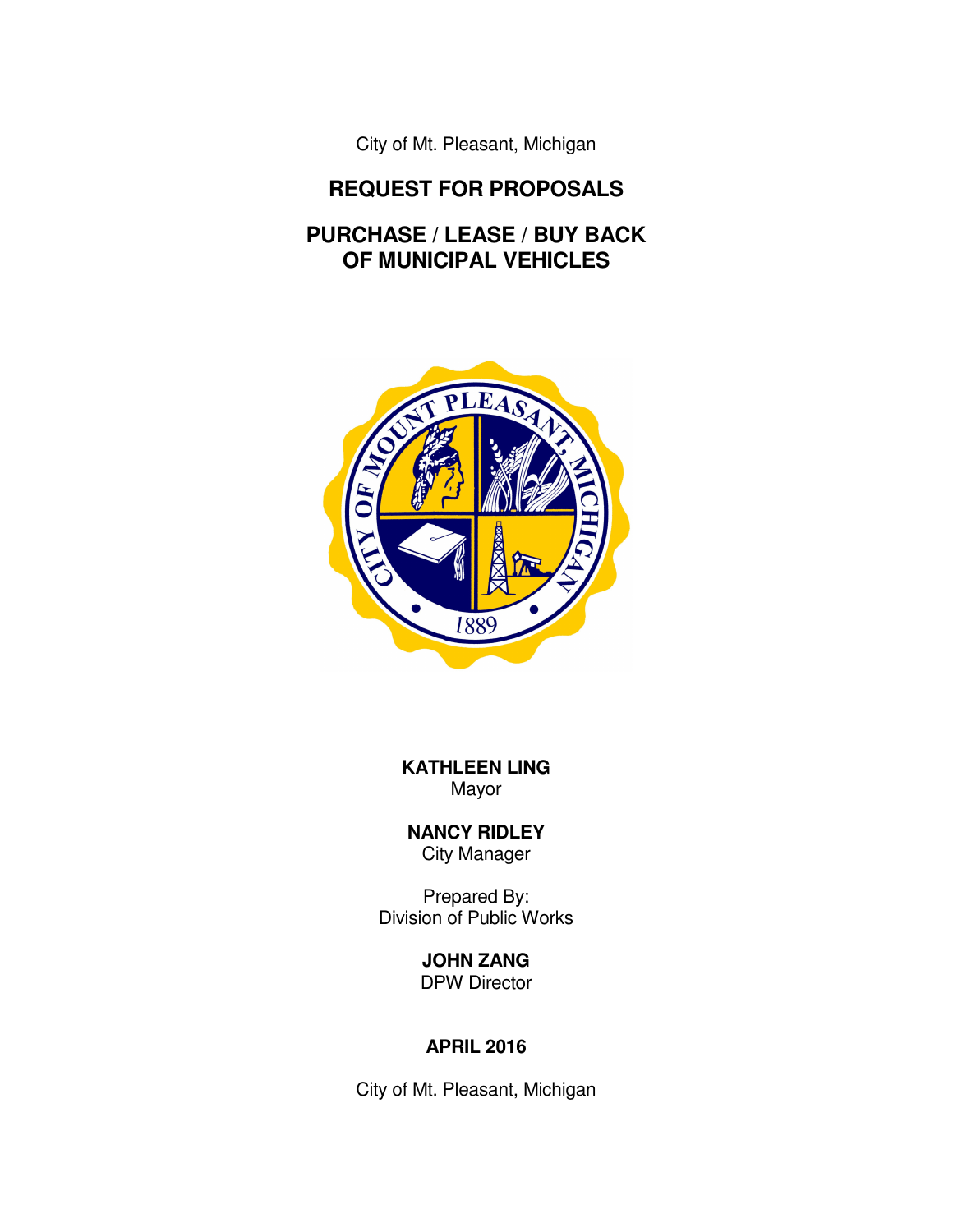# **T A B L E O F C O N T E N T S**

## **REQUEST FOR PROPOSALS**

#### **PURCHASE / LEASE / BUY BACK OF MUNICIPAL VEHICLES**

# **Bidding Information**

Notice to Bidders

#### **Contract Documents**

Proposal

#### **Specifications**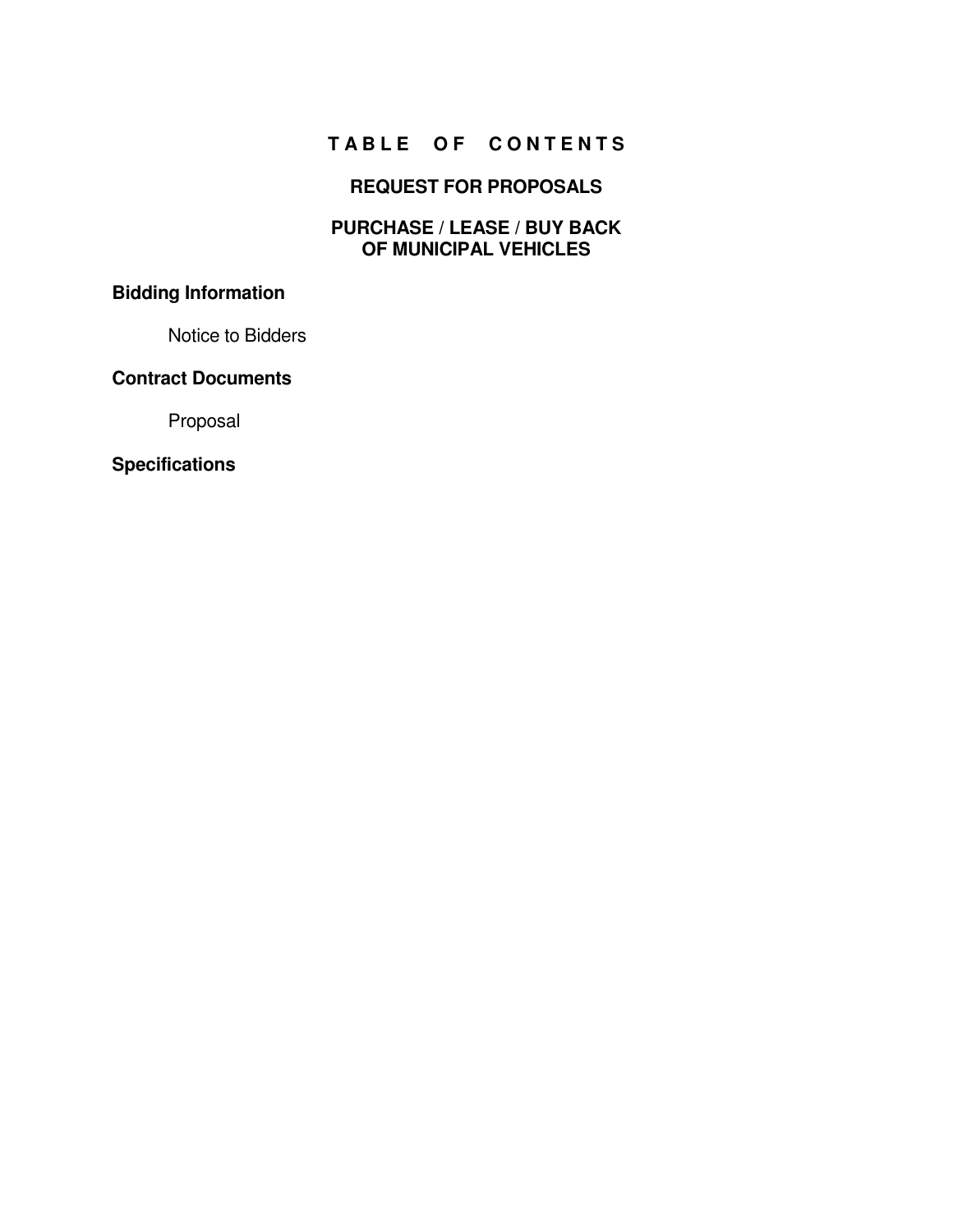



CITY HALL 320 W. Broadway • 48858-2447 (989) 779-5300

PUBLIC SAFETY 804 E. High • 48858-3595 (989) 779-5100

PUBLIC WORKS 1303 N. Franklin • 48858-4682 (989) 779-5400

## **REQUEST FOR PROPOSALS**

## **PURCHASE / LEASE / BUY BACK OF MUNICIPAL VEHICLES**

 The City of Mt. Pleasant, Michigan, is requesting sealed proposals (RFP) at the Office of the City Clerk, City Hall, 320 West Broadway Street, Mt. Pleasant, Michigan 48858, until 1:30 p.m. (local time), on Tuesday, May 17, 2016, at which time and place the RFP will be publicly announced as closed. All proposals shall be submitted in a sealed envelope, plainly marked "Purchase/Lease/Buy Back of Municipal Vehicles RFP – May 17, 2016". Proposers must include manufacturer's specifications and the City's specifications sheets, indicating ability to comply, with the bid proposal.

 Proposers shall submit one (1) marked original and four (4) photocopies of the RFP in a sealed envelope.

 For purposes of review, proposals shall remain valid for a period of 90 days after the due date. Proposers may withdraw their proposal at any time.

No bid deposit or bond is required with this RFP.

 To view and download the complete RFP documents and specifications at no charge, visit the City of Mt. Pleasant website at www.mt-pleasant.org and navigate to the Bids and Quotes page.

 The City of Mt. Pleasant reserves the right to accept or reject any or all RFPs, to waive any irregularities in the RFPs, and to select the RFP considered most advantageous to the city.

DPW Director City Clerk (989) 779-5402

John Zang **John Zang Termy Howard**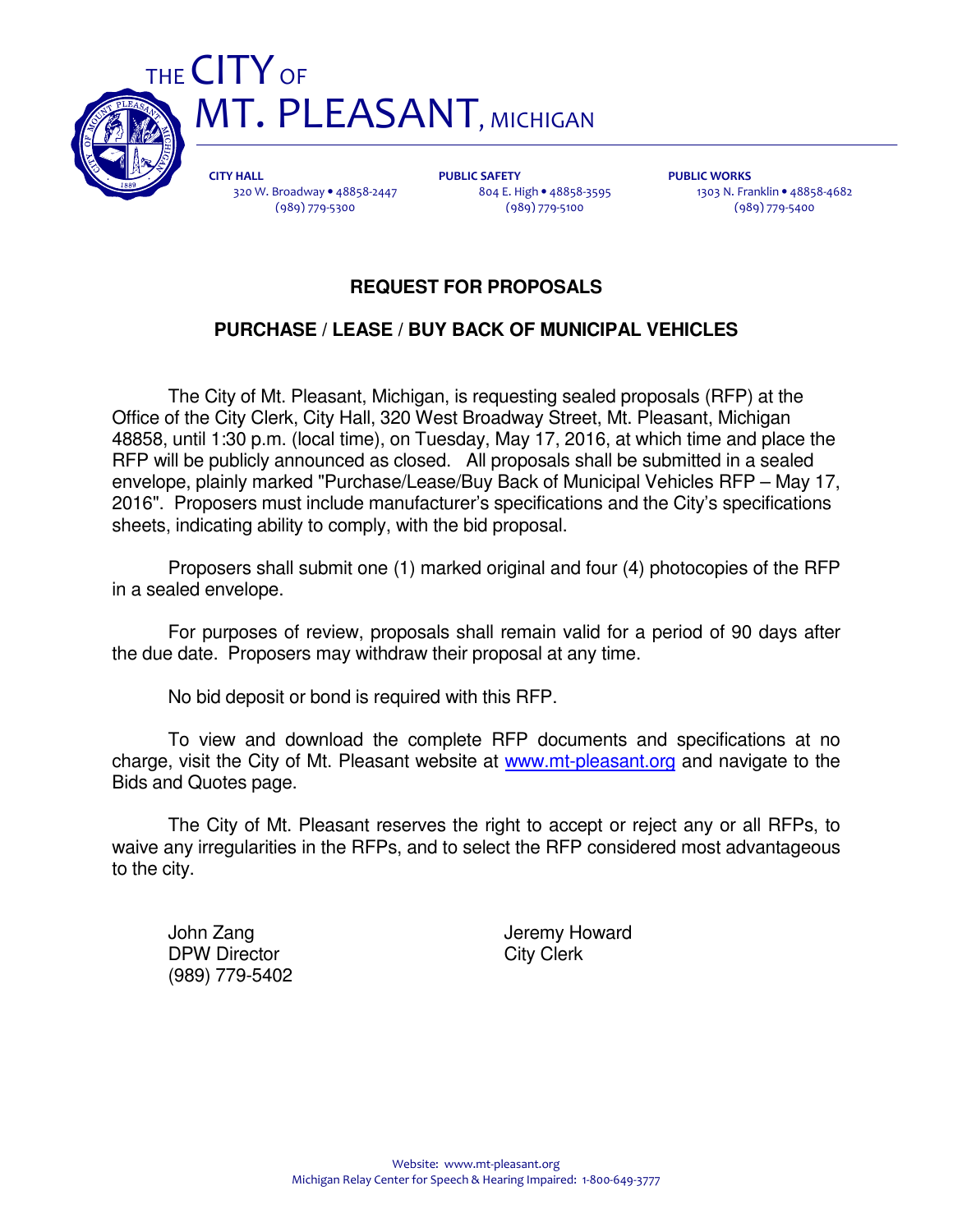#### **CITY OF MT. PLEASANT, MICHIGAN REQUEST FOR PROPOSALS PURCHASE / LEASE / BUY BACK OF MUNICIPAL VEHICLES**

| TO: | Office of the City Clerk |
|-----|--------------------------|
|     | <b>City Hall</b>         |
|     | 320 West Broadway St.    |
|     | Mt. Pleasant, MI 48858   |

BID DATE: May 17, 2016  $TIME: 1:30 p.m.$ 

 In accordance with the specifications and other RFP requirements heretofore provided, the undersigned agrees to provide the below listed items at the price(s) set forth below. This is a firm bid and not subject to withdrawal or change for a period of 90 days.

| Respectfully Submitted, |  |  |
|-------------------------|--|--|
|                         |  |  |
|                         |  |  |
|                         |  |  |
|                         |  |  |
|                         |  |  |
|                         |  |  |
| <b>EMAIL</b>            |  |  |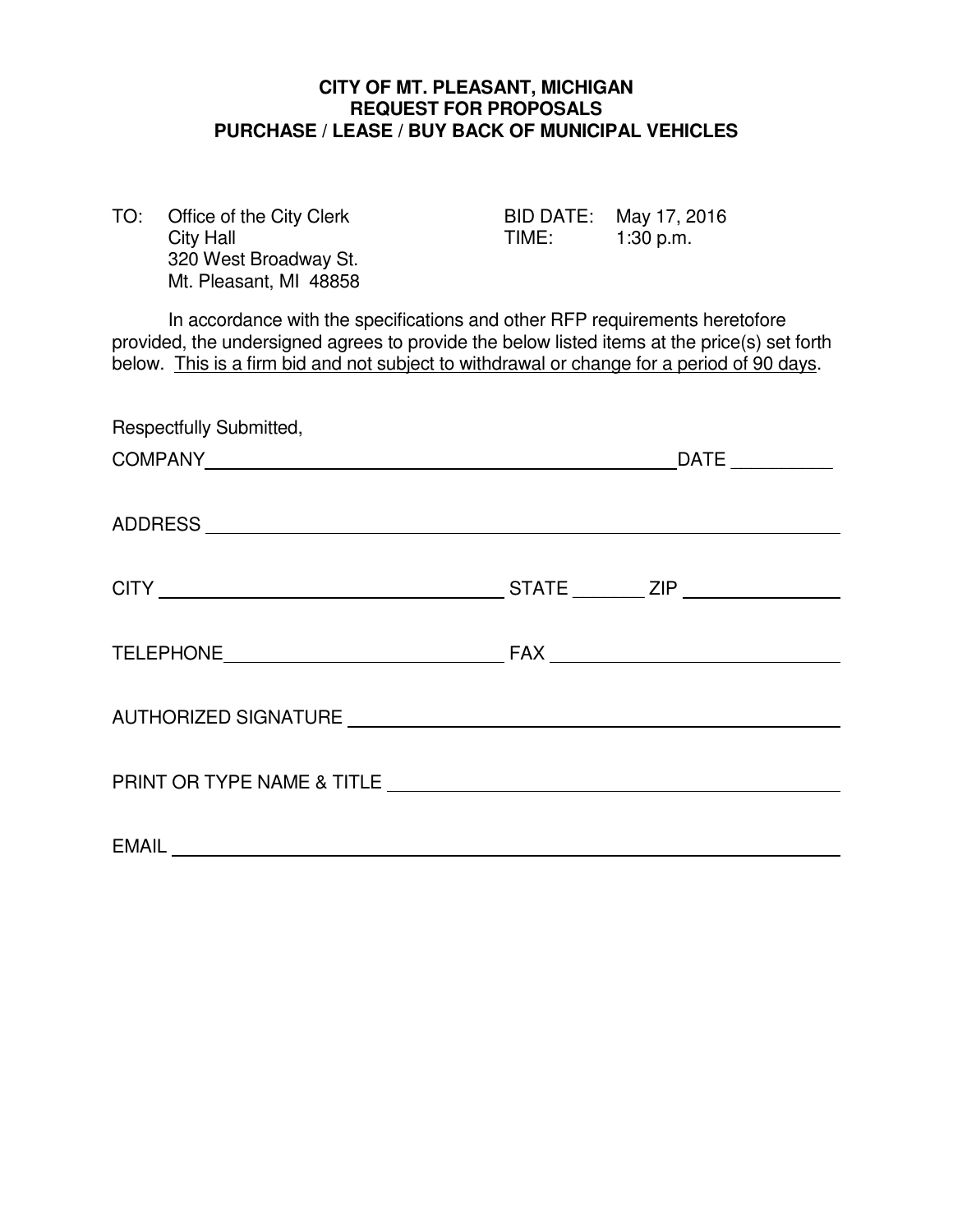#### **CITY OF MT. PLEASANT, MICHIGAN REQUEST FOR PROPOSALS PURCHASE / LEASE / BUY BACK OF MUNICIPAL VEHICLES**

## **DEFINITIONS**

Whenever the following terms appear in the Proposal, the intent and meaning shall be interpreted as follows.

**Bid, Request for Proposal, RFP or Proposal**: Terms used interchangeable in the Request for Proposal while retaining the same meaning.

**City or Owner**: The City of Mt. Pleasant, Michigan, the public body, agency or instrumentality for which a contract is to be performed. In the event the City exercises its regulatory authority as a governmental body, the exercise of such regulatory authority and the enforcement of any rules, regulations, laws and ordinances, shall be deemed to have occurred pursuant to the City's authority as a governmental body and shall not be attributable in any manner to the City as apart to the contract.

**Contract**: The written agreement for performance of the Scope of Work entered into between the City and the successful Proposer.

**Contract Administrator**: The Director of Public Works or some other employee expressly designated as the Contract Administrator who is representing the City concerning the contract documents.

**Financed:** Shall mean the method by which the City procures vehicles other than through a one-time cash payment. This can include multi-year leasing (open or closed end) lease to own, lease buy-back, simple interest or pre-computed loan financing, or a combination thereof.

**Notice to Proceed**: A written notice to the Vendor authorizing the commencement of work according the contract.

**Proposer**: Any individual(s), firm(s), partnership, corporation, limited liability company, or other legal entity submitting a proposal in response to this RFP, acting directly or through a duly authorized representative.

**Purchase**: A one-time cash payment.

**Vendor**: Any individual(s), firm(s), partnership, corporation, limited liability company or other legal entity receiving a contract as a result of this RFP, acting directly or through a duly authorized representative.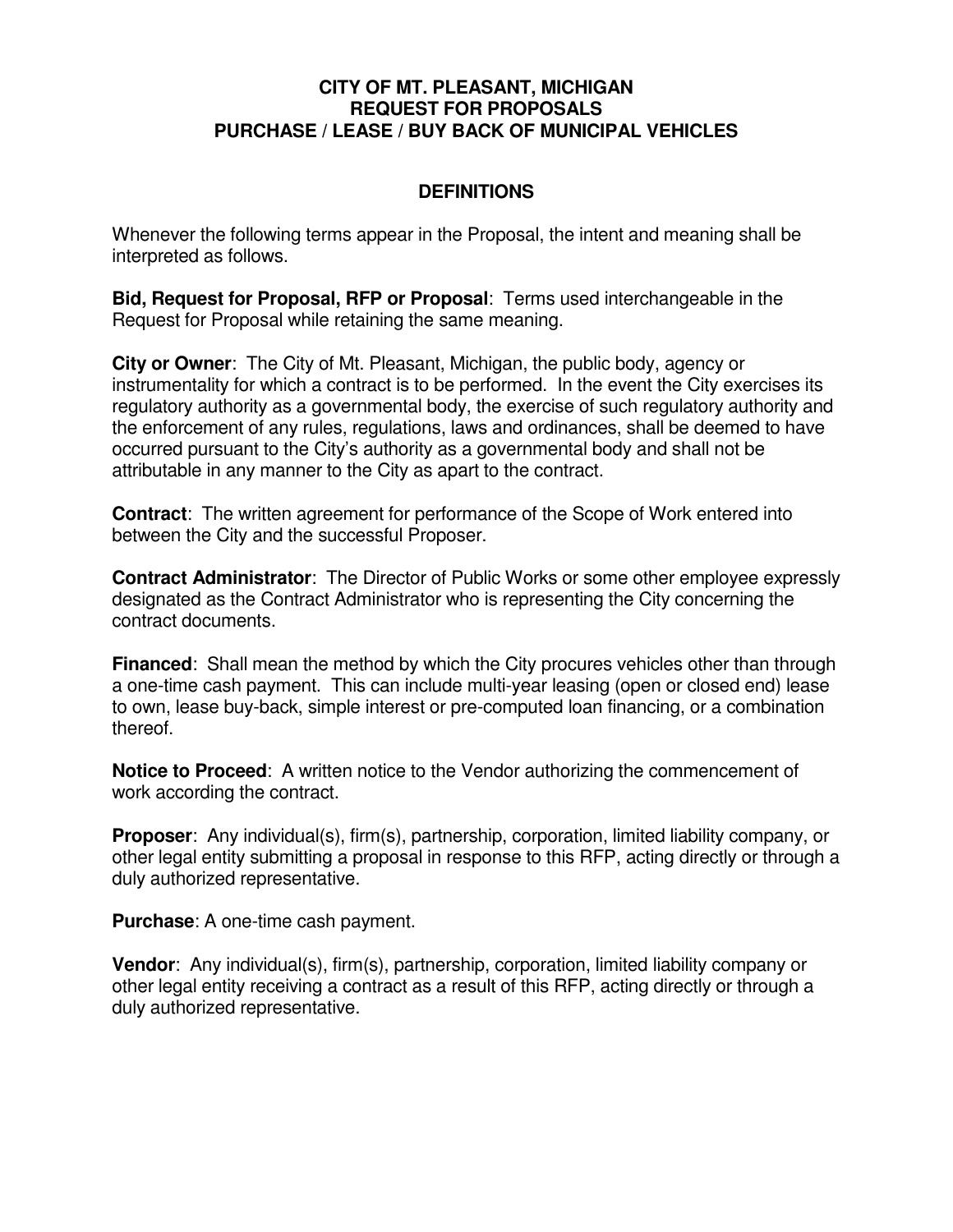#### **CITY OF MT. PLEASANT, MICHIGAN REQUEST FOR PROPOSALS PURCHASE / LEASE / BUY BACK OF MUNICIPAL VEHICLES**

## **SPECIFICATIONS**

#### Purpose

1. The City of Mt. Pleasant, Michigan is currently in need of replacing part of its motor vehicle fleet and is seeking alternative ways of procuring fleet vehicles. Methods under consideration include purchase, multi-year leasing (open or closed end), lease buyback, or a combination thereof.

2. The contract that results from this RFP will consist of a two-year initial period, with an optional one (1) year renewal period. However, the City understands that the Vendor may need to cancel the contract early if the manufacturer's incentive program ends. Vendor must specify this as condition of bid.

3. The City reserves the right to order any amount of cash purchase and/or leased vehicles it deems to be in the best interest of the City.

4. This RFP establishes a general scope and terms of services that should form the basis of each proposal.

#### Vehicle Usage

1. Vehicles leased or purchased under this contract will be used by City employees to conduct official City business only. All vehicle operators will be appropriately licensed and have a satisfactory driving record.

2. Vehicles leased under this contract will not be used by law enforcement personnel, with the exception of administrative use. The majority of the vehicles will be used by the Division of Public Works (Engineering, Streets, Wastewater and Water) staff.

3. The City will use and operate, and permit the use and operation, of each vehicle in a careful manner and in compliance with all requirements of any governmental authority having jurisdiction, as applicable.

4. City vehicles typically accumulate less than 10,000 miles per year.

#### Program Scope of Services

#### 1. Overview

 The City of Mt. Pleasant is looking for a comprehensive solution for the procurement and replacement of fleet vehicles. This will include the additional services described in this section. Proposers are expected to submit proposals that address all portions of this section. If a Proposer is unable to satisfy every element of this section, but chooses to submit a proposal, the Proposer must clearly identify the element(s) it is unable to satisfy the specifications and the reason the requirement cannot be met. The City will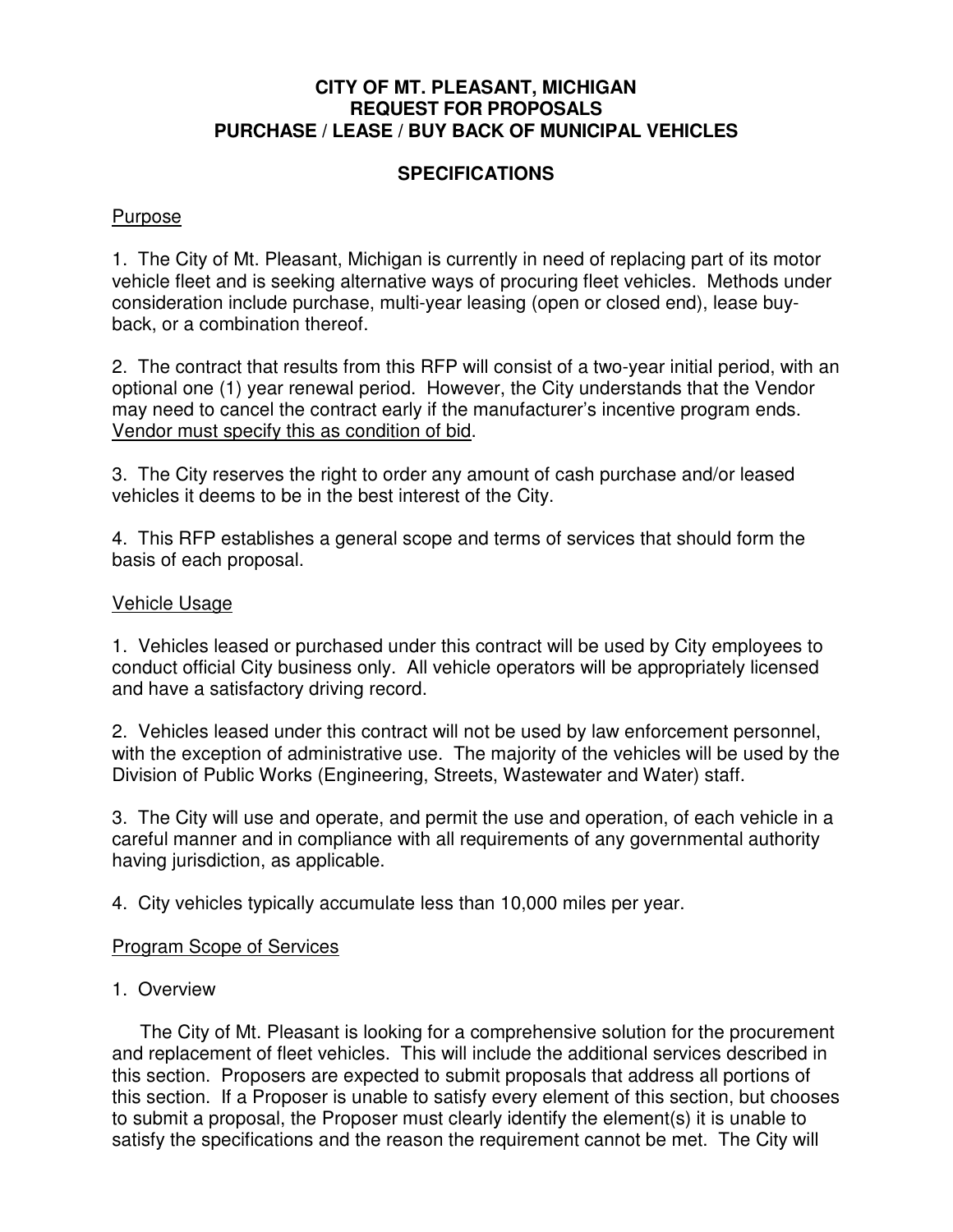review any exception(s) taken, but, at its sole discretion, may determine the proposal not responsive to the City's requirements and remove it from further consideration.

## 2. Procurement

 The City is looking to trade-in six late model (2014 and 2015) pickup trucks. Proposers should include the estimated trade-in value of these vehicles with their proposal. The City will obtain municipal plates for all vehicles procured as part of this contract.

 The selected vendor shall deliver the vehicles to the City of Mt. Pleasant's Division of Public Works building, located at 1303 North Franklin Street, Mt. Pleasant. Vehicle pricing shall be all-inclusive; no separate stocking or delivery fees shall apply.

#### Vehicle Requirements

1. Because the City of Mt. Pleasant is interested in a vehicle replacement program, it will be up to the Proposer to recommend the best vehicle options/packages, including vehicle color, to provide for maximum trade-in value.

2. Vehicles quoted shall be 1/2 ton, 3/4 ton and 1 ton pickup trucks as specified. Pickup trucks are to be newest model available. The City will take delivery from dealer stock or order, whichever is the most advantageous to the City.

3. Future vehicle procurements may include small, medium or large SUVs, and passenger wagons.

#### Vehicle Trade-In Allowance

1. As part of this proposal, the City of Mt. Pleasant is seeking maximum trade-in value for the following vehicles. All of the vehicles were purchased brand new. For appraisal purposes, vehicles can be seen by appointment at the Division of Public Works yard, 1303 North Franklin Street, Mt. Pleasant. A lump-sum credit for the aggregate value of the trade-in vehicles will be applied toward the replacement vehicles.

| <b>Trade-Ins</b> |                              | Est. Current |
|------------------|------------------------------|--------------|
| City Unit #      | Description                  | Odometer     |
| <b>Unit 461</b>  | 2014 Ford F350 4x4 with plow | 5,500 miles  |
| <b>Unit 462</b>  | 2015 Ford F150 4x2           | 9,500 miles  |
| <b>Unit 463</b>  | 2015 Ford F350 4x2           | 9,500 miles  |
| <b>Unit 464</b>  | 2015 Ford F150 4x2           | 6,000 miles  |
| <b>Unit 465</b>  | 2015 Ford F150 4x2           | 5,000 miles  |
| <b>Unit 468</b>  | 2014 Ford F150 4x2           | 6,200 miles  |

2. At time of trade-in, the City is expected to take delivery of a vehicle equivalent to the trade of the next model year. For example, if a 2015 vehicle is traded, the City will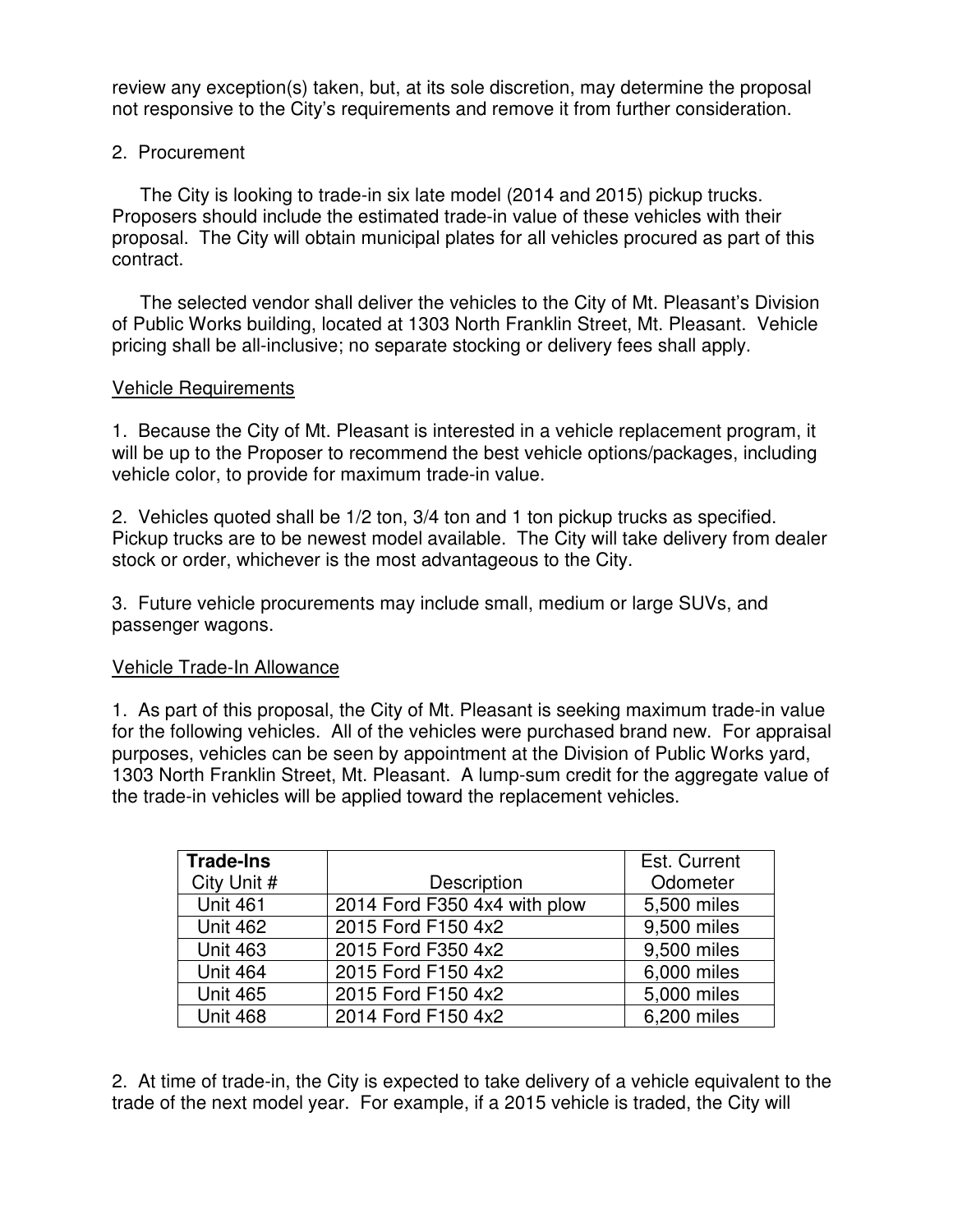expect to take delivery of a 2017 model year vehicle. Timing of the trade-in will be at the discretion of the Vendor.

#### Vehicle Maintenance

1. Vendor will perform all recall work when necessary. Consideration will be given by the City for the location of the maintenance facility specified by the Proposer.

2. The City of Mt. Pleasant may perform limited vehicle maintenance, such as oil changes, in-house.

#### Vehicle Damage

#### **Definitions**

**Normal Wear and Tear** is defined as dents, dings, paint chips, or scratches three inches or less in size, pitted, but not cracked, windshields, and interior wear such as soiled carpets and seats normally incurred by a motor vehicle used in both rural and metropolitan areas over a period of 12 months.

**Excess Wear and Tear** is defined as dents, dings, paint chips, or scratches more than three inches in size, cracked or punctured bumpers, chipped or cracked windshields, interior holes, burns, rips, tears, or stains requiring heavy cleaning or replacement of fabric, interior damage such as gouged steering wheels or dashboards, missing equipment, and any exterior or interior damage attributable to collision.

**A Total Loss Vehicle** is defined as a vehicle that the estimated cost to repair the vehicle is equal to at least 80 percent of the retail market value of the vehicle prior to the damage as determined by using NADA Guides at www.nadaguides.com.

 The City of Mt. Pleasant, at its discretion, may be willing to incorporate into the contract a more detailed catalog of damage descriptions and a schedule of damage allowances and charges. This catalog and the associated schedule(s) should be based on a common industry standard.

#### Vehicle Damage Repair Due to Collisions

1. The City will be responsible for repairing all vehicle damage due to collisions.

2. The Vendor, if they so choose, may supply a proposal for repairing vehicle collision damage. The cost of the damage will be covered by an insurance policy with comprehensive and collision coverage; in the event that the Vendor's repair proposal is lower than, or equal to, the insurance payout, the Vendor will be afforded the right to perform the repairs.

3. In cases where vehicle damage is caused by another party and that party selects the repair shop to have the vehicle repaired, the Vendor will be afforded the opportunity to inspect the vehicle before and after the repairs are made so long as those inspections are conducted without unduly affective the repair schedule.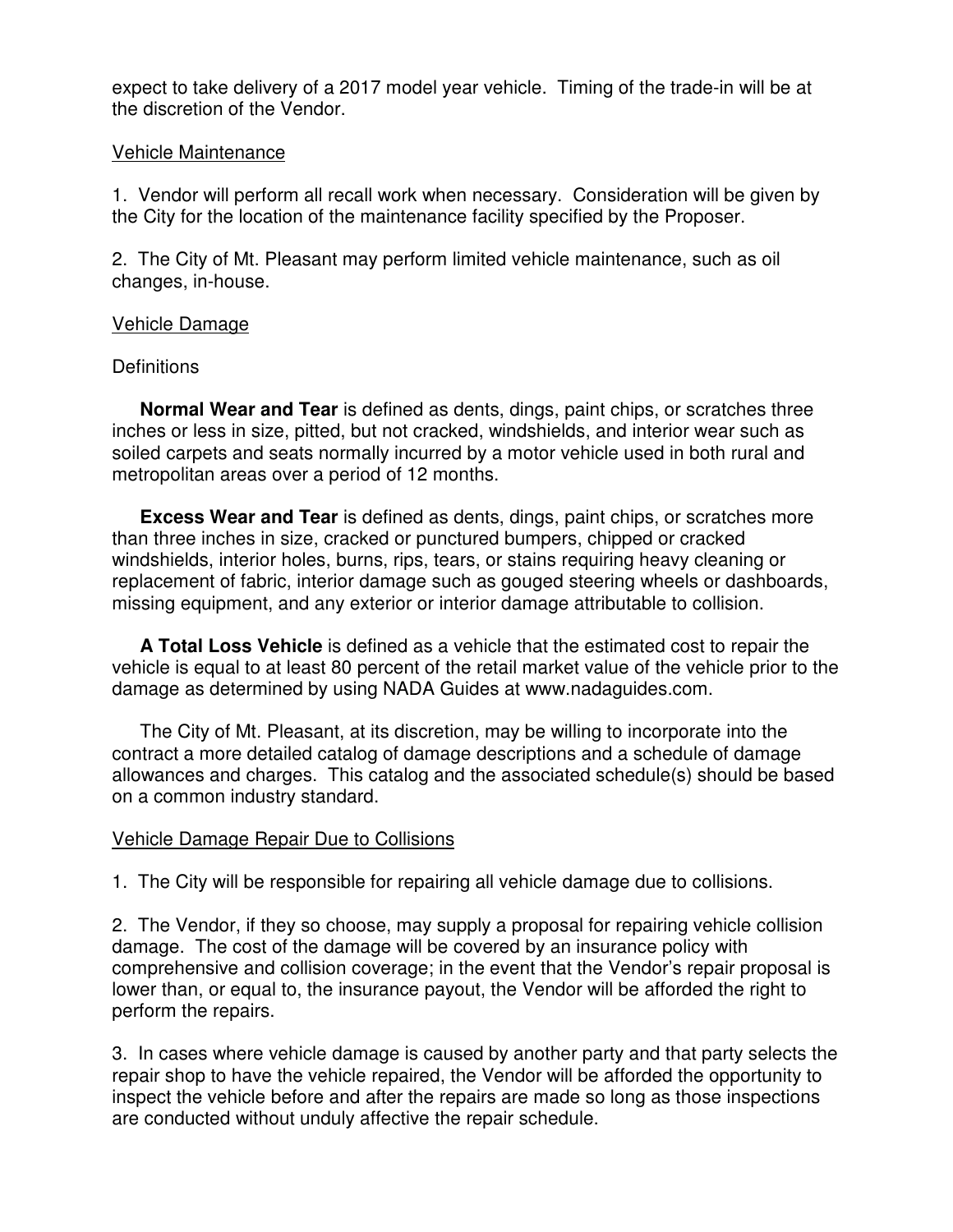4. The City will be responsible for the replacement of all cracked and damaged glass.

#### Vehicle Damage Resulting from Excess Wear and Tear

When the City returns a vehicle to the Vendor at the end of the vehicle's lease period, an assessment for excess wear and tear shall be made at the time the vehicle is returned. If excess wear and tear damage exists, the Vendor shall submit an invoice to the City for the excess wear and tear damage. The invoices repair amounts shall be obtained from a reputable industry guide, such as the "Mitchell Collision Estimating and Reference Guide." Excess wear and tear must be fully documented, including clear photographic evidence of the damage. For any individual damage estimate that is greater than \$2,000, the Vendor will provide the City with repair estimates from no less than three (3) repair facilities.

#### Maintaining Warranty and Repair Services

1. The Vendor will perform al manufacturer-required maintenance at the manufacturerprescribed intervals. Maintenance intervals will be selected to ensure the continuation of warranty coverage. In no case will maintenance intervals exceed 5,000 miles or one (1) year, whichever comes first.

2. The City will maintain responsibility for maintenance tasks that would typically be considered the duty of the vehicle operation, such as:

- Periodic visual inspections
- Fluid level checks and top-off
- Oil changes
- Tire pressure check and inflation

The Vendor will also include all of the above tasks as part of every scheduled maintenance visit and will correct deficiencies at each visit.

3. All scheduled warranty work shall be completed within 48 hours.

#### Warranty Coverage

All vehicles proposed will be covered by a 36-month, 30,000 mile bumper-to-bumper warranty.

The City will be responsible for all acts of vandalism.

#### Lemon Law

The Vendor will be responsible for pursuing claims under the Michigan Auto Lemon Law.

## Additional Information/Clarification

Information provided by the City is intended to secure proposals for the intended purpose. The City has made reasonable effort to provide necessary and accurate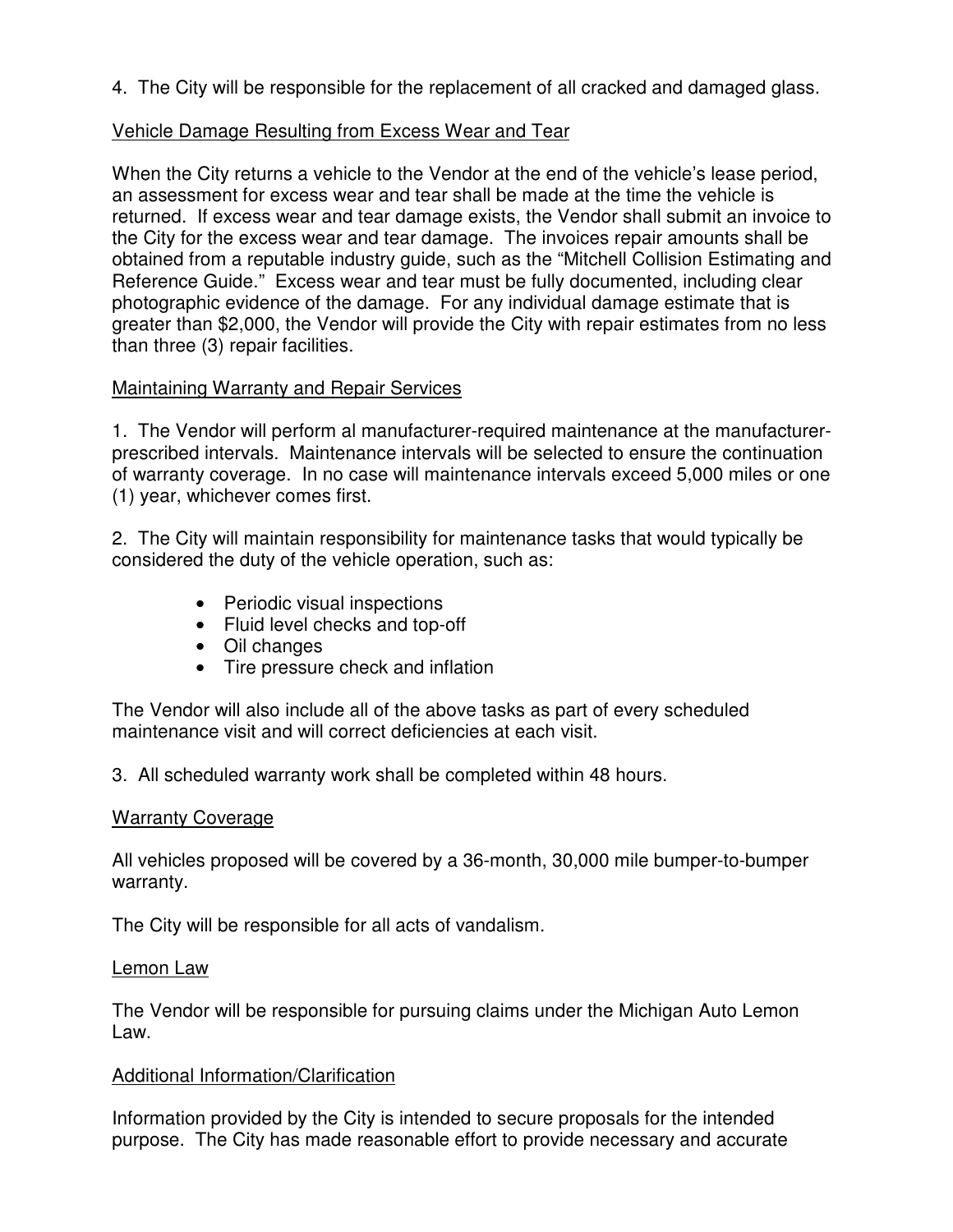information when this request was prepared, but he City is not to be penalized for any inaccuracies in the description of financing terms or a lack of completeness in any descriptions. Accuracy of this data in not guaranteed. It is the sole responsibility of the Proposer to assure that they have all information necessary for submission of their proposal. Therefore, the proposer should request additional information or clarification for any statements made in the document that do not appear to conform to industry standards or do not appear to support the intended purpose of this Request for Proposal.

## Submission of Proposal

#### 1. Incurred Expenses

 The City is not responsible for any expenses which Proposers may incur by preparing and submitting their proposals called for in the Request for Proposal.

## 2. Interviews

 The City reserves the right to conduct oral interviews or require presentations with Proposers prior to selection. The City will not be liable for any costs incurred by the Proposer in connection with such interviews/presentations (i.e. travel, accommodations, equipment, etc.)

## 3. Proposal Acknowledge

 By submitting a proposal, the Proposer certifies that they have fully read and understand the proposal method and has full knowledge of the scope, nature, and quality of work to be performed.

## 4. Request for Additional Information

 The Proposer shall furnish such additional information as the City may reasonably require. This includes information that indicates financial resources as well as ability to provide the products and/or services.

## 5. Acceptance, Rejection, Modification to Proposals

 The City reserves the right to reject any and all proposals, or to waive minor irregularities in the proposals.

6. Proposals Binding

All proposals submitted shall be binding for 90 days following the proposal due date.

## Conditions of Proposals

## 1. Late Proposals

 Proposals received by the City after the time specified for receipt will not be considered. Proposers shall assume full responsibility for timely delivery at the location designated for receipt of proposals.

#### 2. Responsiveness of Proposal

 All information required by this RFP must be supplied to constitute a complete proposal.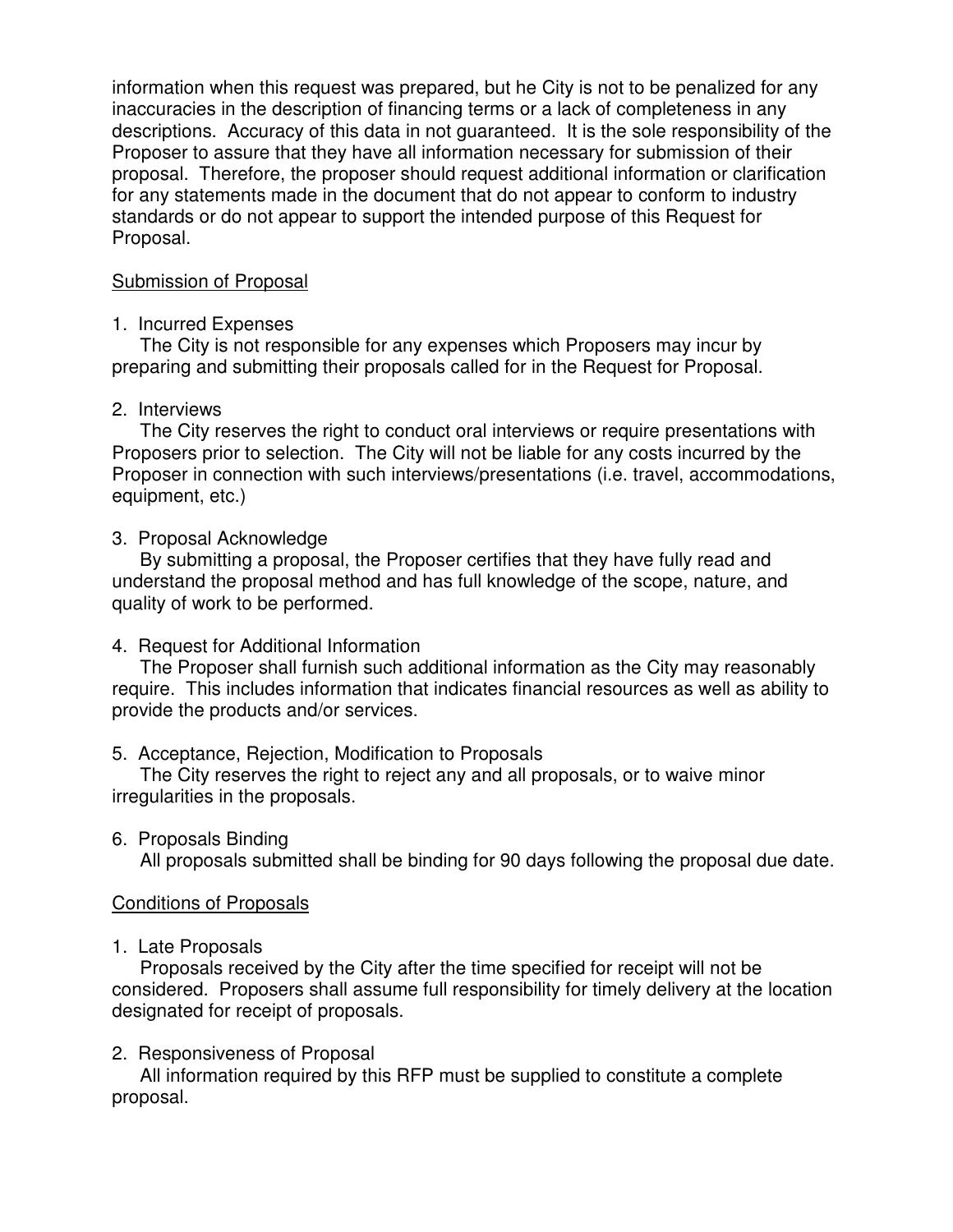## 3. Public Closing

All proposals will be publicly closed at the time and place specified.

## 4. Award

 Award shall be made to the responsible Proposer whose proposal is determined to be the most advantageous to the City. The selected proposal will be submitted to the City Commission for acceptance and final award within 90 days from the RFP closing date.

## Addenda

Any addenda or answers to written questions supplied by the City to participating Proposers become part of this Request for Proposal and the resulting contract. All addenda should be acknowledged in the appropriately marked area on the proposal sheet.

No negotiations, decisions, or actions shall be initiated or executed by the Proposer as a result of any discussions with any City employee. Only those communications that are in writing from the Financial Services Director or designee may be considered as a duly authorized expression. Also, only communications from Proposers that are signed and in writing will be recognized by the city as duly authorized expressions on behalf of the Proposer.

## Information Required of Proposer

In order to ensure a uniform review process and to obtain the maximum degree of comparability, it is required that the proposals be organized in the manner specified below. Proposal shall be in the following order.

## A. Cover Page

 Name of Proposer's company/corporation, address, telephone number, fax number, email address, name of person that will handle the City's account, date, and the subject RFP Purchase/Lease/Buy Back of Municipal Vehicles.

## B. Financial Proposals

 1. Provide the complete lump sum fixed price proposal for the vehicles designated to be paid in cash.

 2. Provide the financing proposal(s). There is no limit on the number of proposals (financial program types) or the number of options that are presented, although the Proposer should provide a synopsis of each program and option at the beginning of each financial proposal.

#### Prices Proposed

Prices shall be shown in both amounts and extensions whenever possible. In the event of discrepancies existing between unit amounts and extensions or totals, the unit amount shall govern.

All proposal prices shall include all taxes, delivery, permit fees, royalties, license fees, and destination charges, upgrade costs, optional equipment and installation costs along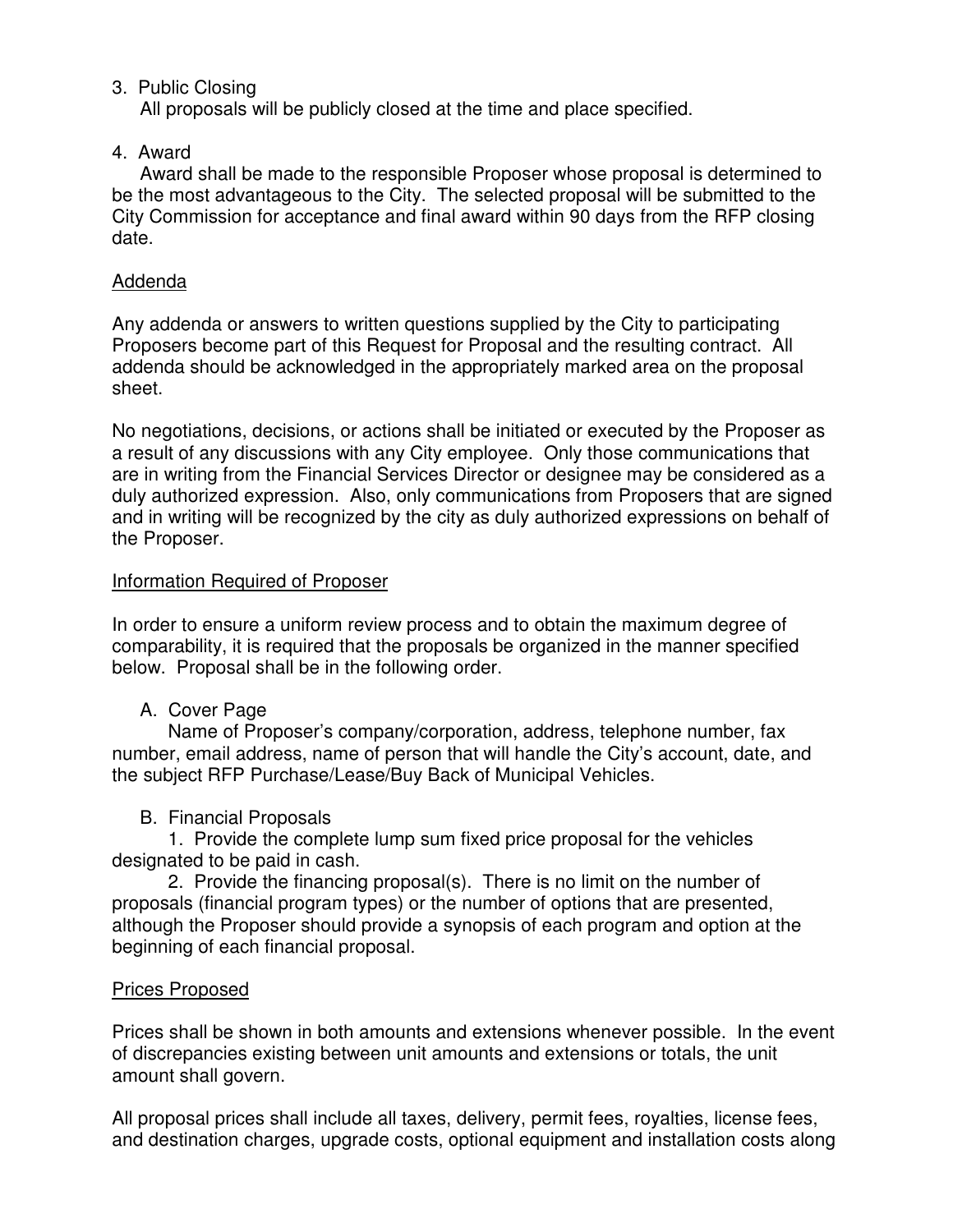with any other cost or fee arising from the, as well as all costs of packaging, to the designated location with the City of Mt. Pleasant. All costs and compensation shall remain firm and fixed for acceptance for 90 calendar days after the day of the Proposal closing.

#### Evaluation of Proposals

Award shall be made to the responsible Proposer whose proposal is determined to be the most advantageous to the City, taking into consideration the evaluation factors set forth below.

The City, at its sole discretion, will determine the approach that is most cost effective and best meets the needs of the City.

A selection committee will be established to review and evaluate all proposals submitted. The City reserves the right to reject any and all proposals, and to waive minor irregularities in the proposal. The City further reserves the right to see new proposals when it is in the best interest of the City to do so.

#### Form and Precedence of Proposed Contract

The contract to be entered into with the successful Proposer will include, but not be limited to the following documents, in the priority shown below.

- A. The Agreement
- B. Addenda to this Request for Proposal
- C. This Request for Proposal
- D. The Vendor's final proposal as approved by the City

In the event of conflicts or discrepancies among the contract documents, interpretations will be based on the above priorities.

#### Invoicing and Payments

 A. The Vendor will submit invoices(s) monthly, showing payments due for all vehicle(s) and services provided during the previous month.

 B. Vehicles that are in the City's possession for the entire month will be invoiced at the full monthly amount shown in the Contract. Vehicles that are in the City's possession for less than a full month will be invoiced at a pro-rata amount based o the number of days the vehicle was in the City's possession. A month will be defined as thirty (30) days for the purposes of this calculation.

 C. For the purposes of this section, vehicles being serviced shall be considered in the possession of the City so long as the terms and conditions of the maintenance agreement(s) are being followed.

 D. Payments will not accrue until the City accepts delivery of the vehicle, and will cease upon return of the vehicle to the Contractor.